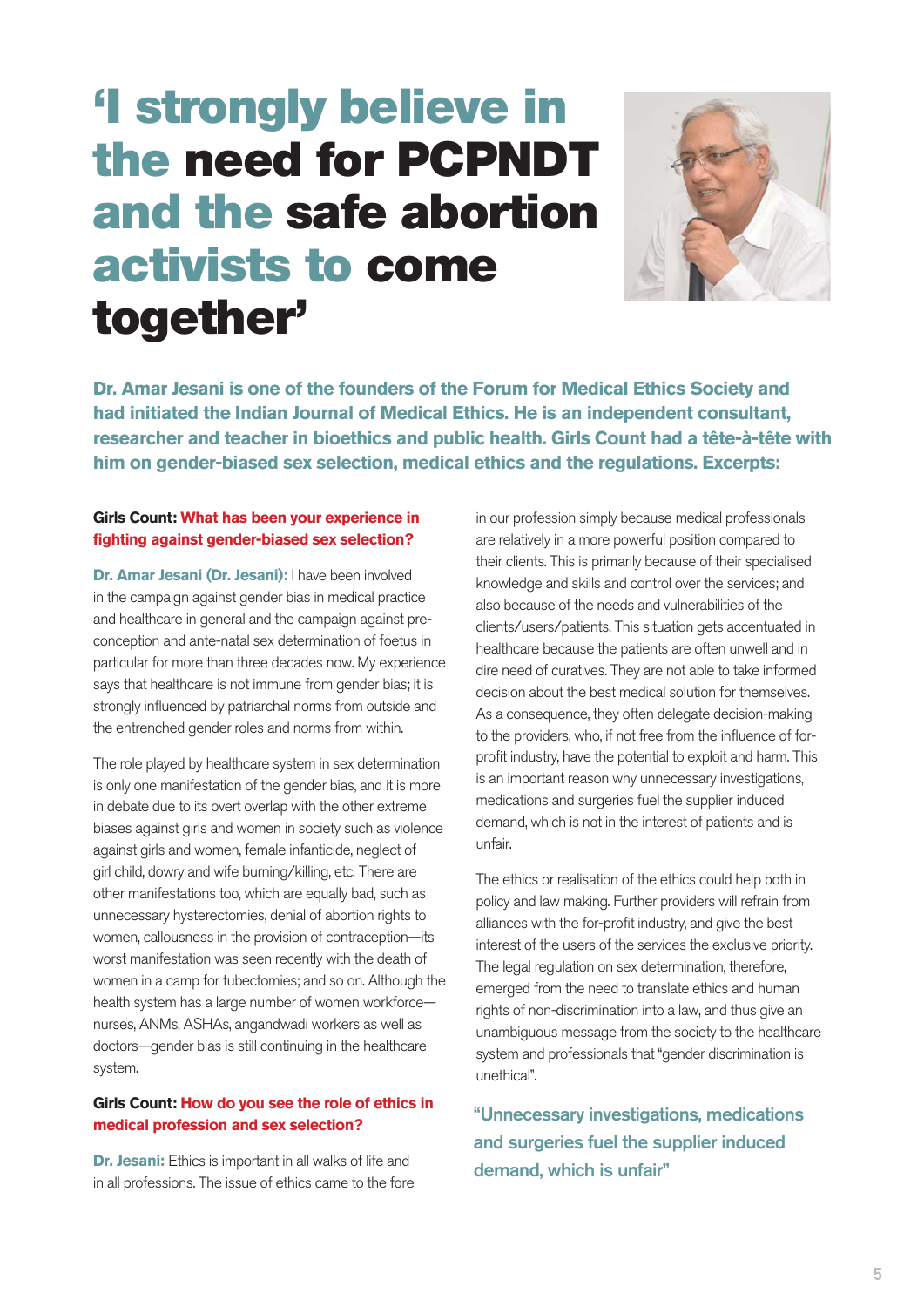# **Girls Count: The Medical Council of India (MCI) has a prescribed written code of ethics. But it has not taken cognizance of malpractices like sex selection. Why is it so?**

**Dr. Jesani:** The statement that the MCI has not taken cognizance of unethical sex determination is not true. What can be argued, however, is that the MCI was very late in taking cognizance? In 1984 when the movement against sex determination and pre-selection started in India, the activists had approached the Maharashtra Medical Council (MMC) to declare it unethical. But the MMC, and also the MCI at that time did not do anything. Even when the Maharashtra Act was passed in 1989 and the national Act in 1994, the MCI still did not strongly send out a message that it was unethical. However in 2002, when the MCI's Code of Medical Ethics Regulation was revamped, MCI unambiguously declared it as a malpractice. Section 1.9 listed the Pre-Conception and Pre-Natal Diagnostic Techniques (PCPNDT) Act in the list of laws they cannot evade; and in Section 7.6 declared it as a professional misconduct.

However, delay in implementation like it was seen in the case of the PCPNDT Act, is a problem. There are at least two important reasons for delay in implementation of the Code of Medical Ethics. First, ethics in medical education and practice, and healthcare in general, are grossly neglected. The private control, profit-oriented market and powers of the healthcare industry over the profession and the system have rendered the observance of medical ethics the least priority. Besides, there are credible allegations against the MCI and the state Medical Councils that they are controlled by the vested interest groups, their elections are routinely rigged and there is rampant corruption. So unless the regulators are reformed, there is little hope for the implementation of the ethics. This scenario is in some ways similar to the scenario in the regulatory system for the PCPNDT Act.

Second, due to the intervention and pressure from the PCPNDT activists, in some places, the implementation of those regulations has improved. But the PCPNDT activists did not give serious notice to the Medical Councils for building pressure for the implementation

"A large number of doctors like to practice ethically, provided the society ensures that ethical practice will be appreciated and protected from unhealthy competition"

of the Code of Medical Ethics, 2002. Wherever some efforts are made, we find that the Councils were forced to respond and take some action, howsoever inadequate they may be. So there is a need for the activists to use the regulatory platform of the Medical Councils in addition to the PCPNT regulatory framework.

# **Girls Count: As far as sex selection is concerned, "loyalty" towards the co-professionals is getting confused with loyalty towards the profession. What is your opinion?**

**Dr. Jesani:** The loyalty to co-professionals is a phenomenon found in almost all professions, albeit it is visible more clearly and perniciously in the medical profession in India. And it is visible not only in the sex determination issue, but also in all aspects of unethical practices and malpractices. For instance, the patients or his/her relatives would find it difficult or almost impossible to get doctors to testify as independent expert witnesses in the courts or in regulatory proceedings. That means there is unhealthy solidarity within the profession, and it is being reinforced by the way the healthcare system is structured in India.

The Medical Council, like other professional Councils or bodies, is structured around the concept of professional self-regulations, in which the doctors elected and appointed to the Council regulate the profession. Thus, the Council combines the role of maintaining the quality of practitioners with the role of disciplining the professionals violating professional ethics. In the context of unhealthy professional solidarity such a combination of roles has been found to be inadequate. That was the reason why the General Medical Council (GMC) of the UK, on which model the MCI was shaped in India both during colonial times and post-independence days, was forced to separate the disciplining role from it and hand it over to the Medical Practitioners Tribunal Service (MPTS) headed by a legal expert and the committee of doctors and non-doctors.

From the experience of so many decades of the functioning of Medical Councils in India, it is clear that the disciplinary arm of the Councils need to be headed by non-doctors and the committee should have non-doctor members, who are more sensitive to the complaints of the patients. This is a reform that the activists need to spearhead in the future. Unless something like that is brought in, the current situation in the best scenario may at the most improve a bit, but the problems will remain.